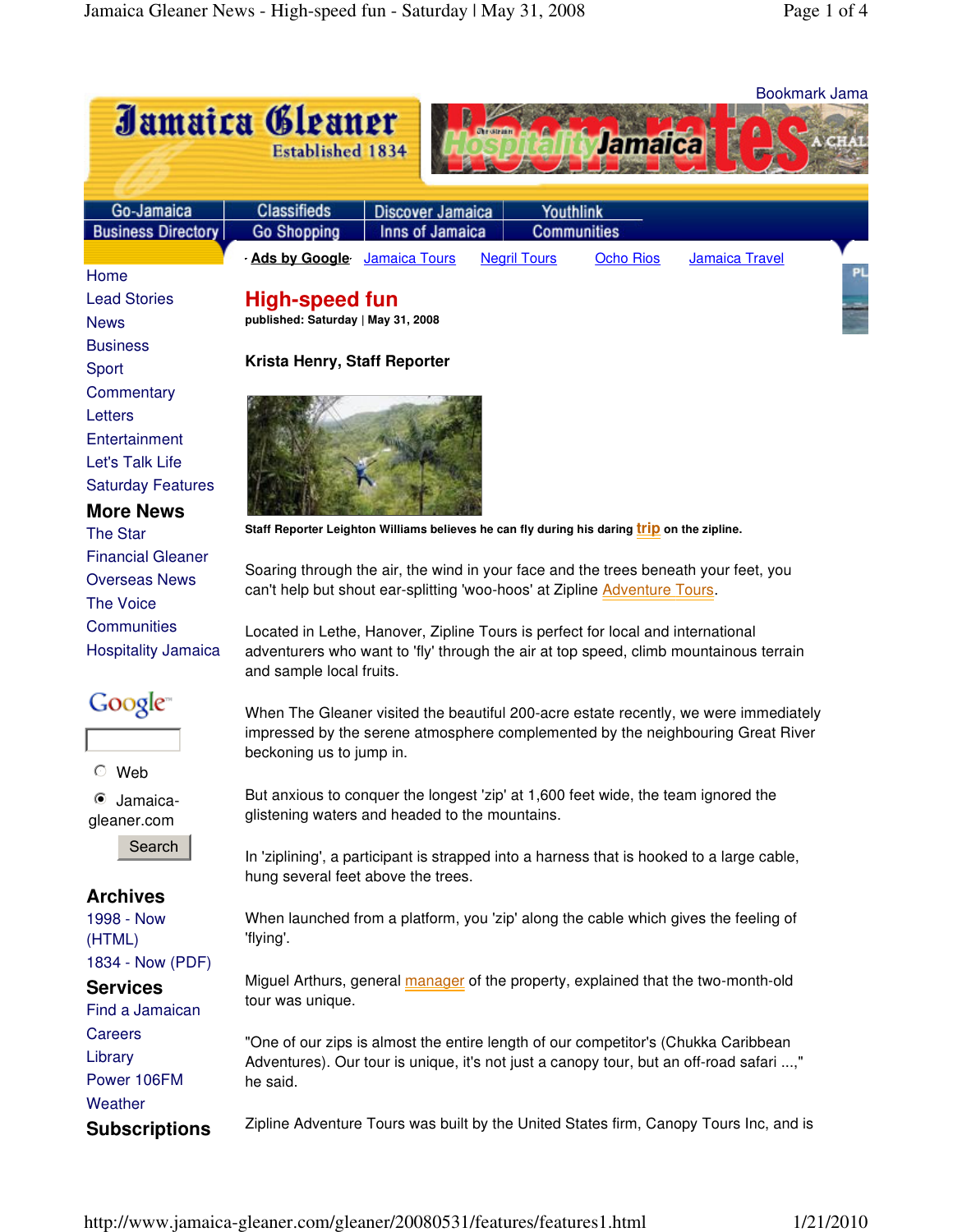News by E-mail **Newsletter** Print Subscriptions

**Interactive Chat** Dating & Love Free Email

**Guestbook ScreenSavers** Submit a Letter WebCam Weekly Poll

**About Us** Advertising Gleaner Company Contact Us

**Other News** Stabroek News owned by Bradd Morse.

Safety a priority



**This is the closest one will come to flying at Zipline Adventure Tours.** 

The Zipline crew assured **The Gleaner** team that the breaking point for the harness was 5,000 pounds and each of the two cables could hold up to 23,000 pounds. As another safety precaution, the tour only allows persons weighing below 265lb to participate.

After going through a routine safety check, participants in the tour are transported in a Swiss army vehicle called a Pinzgauer.

The six-wheel vehicle took us on a journey up an unbeaten path and over rocky terrain, causing some passengers to scream occasionally. During the journey, one of the tour guides, Michael Powell, explained that the estate was once a banana plantation which was later replanted with coconut and **sugar** cane.

The ride led to the first zip which is 20 feet high and 250 feet wide. Each zip takes you higher and longer and for the most part, you travel at speeds reaching up to 30-40 miles per hour.

After the third zip, guests are treated to coconut water, sugar cane, pineapples and cocoa. Between the fourth and fifth zips, you have to cross on a swinging bridge (sky bridge) which is 250 feet long and 13 feet off the ground. The final zip, 250 feet high, delivers a spectacular view as it passes over the Great River.

At the end of the journey, it's back in the Pinzgauer where persons can either call it a day or explore the other tours such as river tubing, kayaking or rafting down the Great River as well as plantation, liquor-tasting and hiking tours.

With plans to add longer ziplines in the near future, Zipline Adventure Tours is definitely aiming for new heights.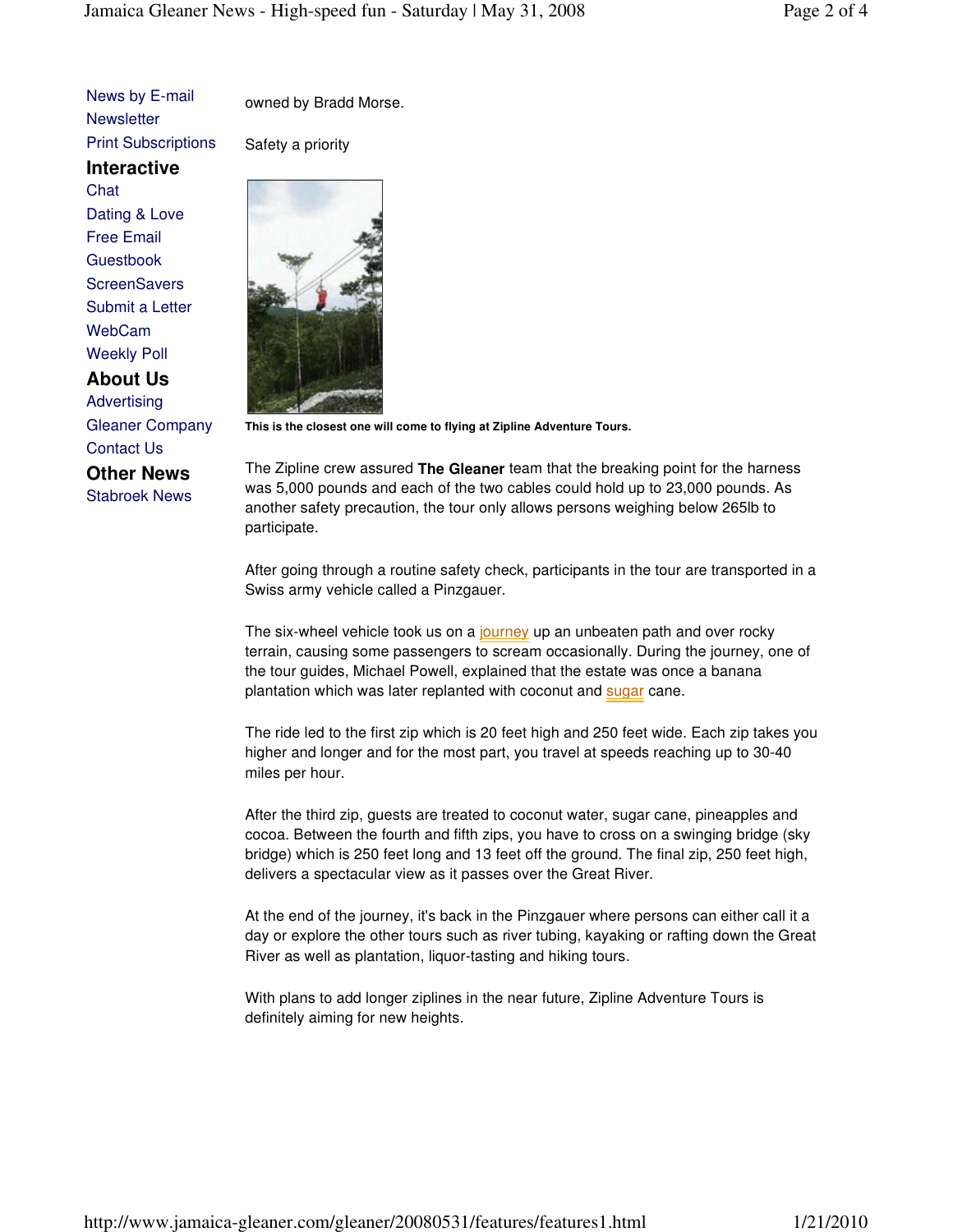

**Tour guide Michael Powell walks easily along a precarious bridge.** 



**One of the guides makes a run before 'take-off'.** 



**Miguel Arthurs demonstrates how to secure the straps on the Zipline Adventure Tours. - Photos by Krista Henry** 

krista.henry@gleanerjm.com

More Saturday Features

E-mail this story

Print this Page

Letters to the Editor

Most Popular Stories